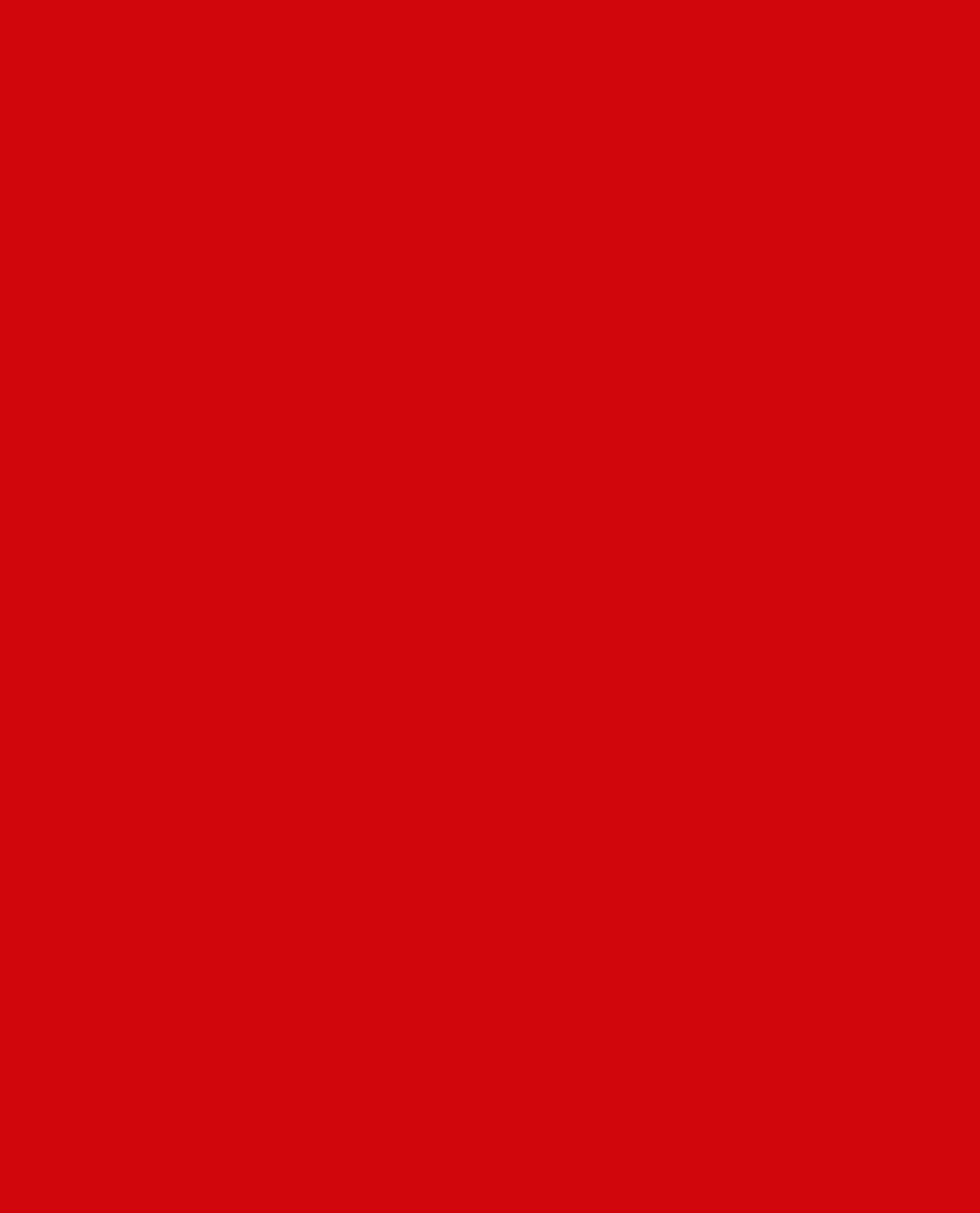# **Third** Austrian Building Culture Report

Scenarios and Strategies for 2050

English Summary

Vienna, 2017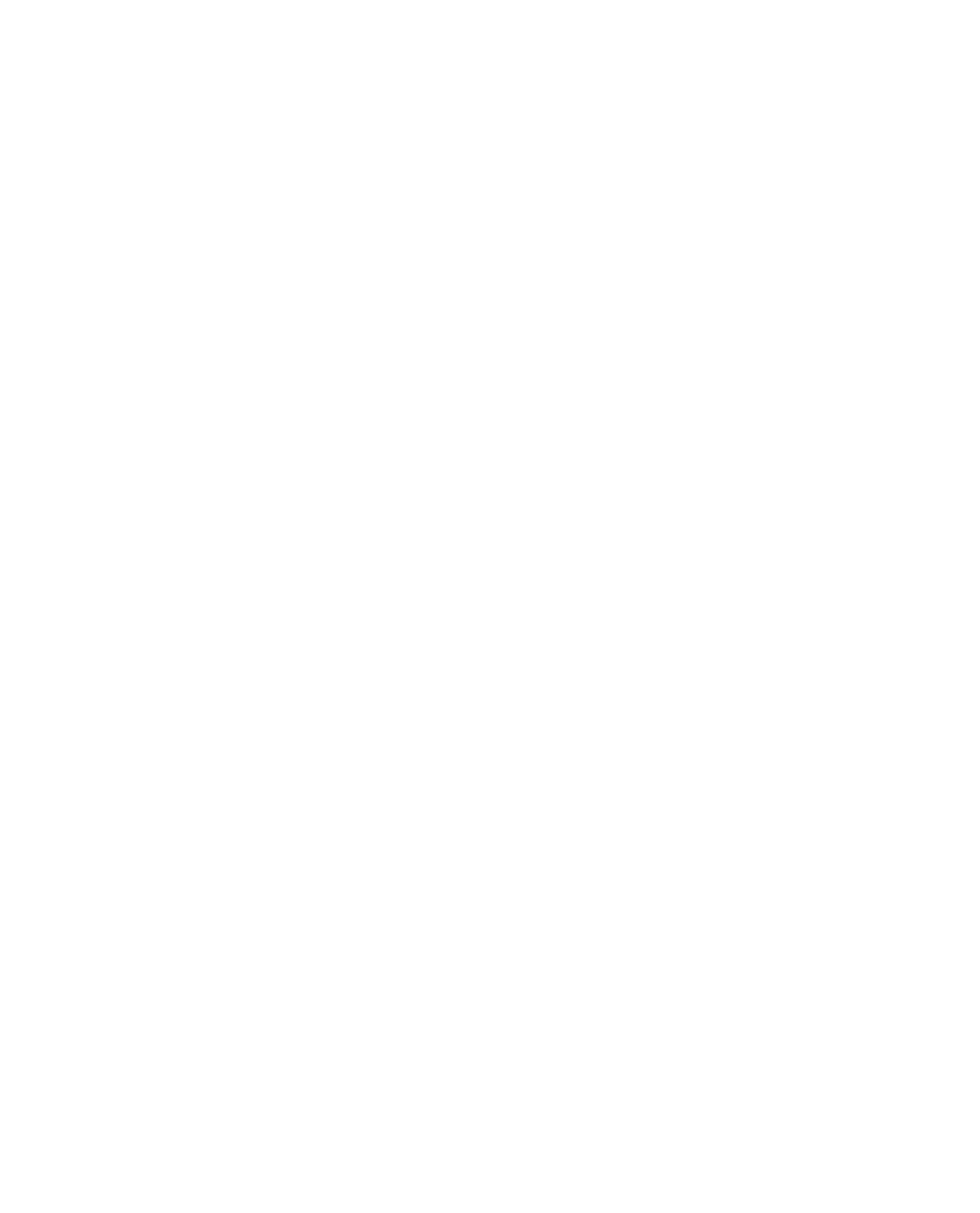# English Summary

# Policy Areas and Scenarios

The Third Austrian Building Culture Report builds upon the foundations of the first and second reports, but the perspective of the study has changed. Rather than recommending steps leading from an observation of the current situation to a better future, it challenges readers to envision the current situation from the perspective of critical future scenarios. The narrative content sketched here was derived methodologically from a broad-based review of expert opinions on political, social, cultural, and economic trends. To create manageable scenarios, the authors first identified and delimited content that is especially important for building culture in Austria. To this end, policy areas characterized by an intense utilization of resources were defined, an aspect that also makes them important to the overall development of Austria. Of these, the following four policy areas crystallized as narrative paths for the scenarios:

- **•** *Landscape as a resource*
- **•** *Cities and regions*
- **•** *Housing*
- **•** *The public sector*

These were projected into the future in various plausible variations and combinations. The year 2050 was chosen as the time frame.At preliminary roundtables of a diverse group of experts, building blocks for the development of scenarios were created. Envisaged as alternative narratives to the most likely trend, these development scenarios encompass a range of possible different futures.

A total of 22 development scenarios spanning all policy areas were created in this way and then combined into sets to produce narrative building blocks. The 1,440 sets were evaluated through a qualitatively based and quantitatively supported consistency analysis of their reciprocal effects. The goal was to find the combinations of individual narrative building blocks that yield the most harmonious dominant narrative. In a process of selection, three scenarios were chosen from these dominant narratives for further elaboration. The narratives were developed in a structured critical discussion at a second series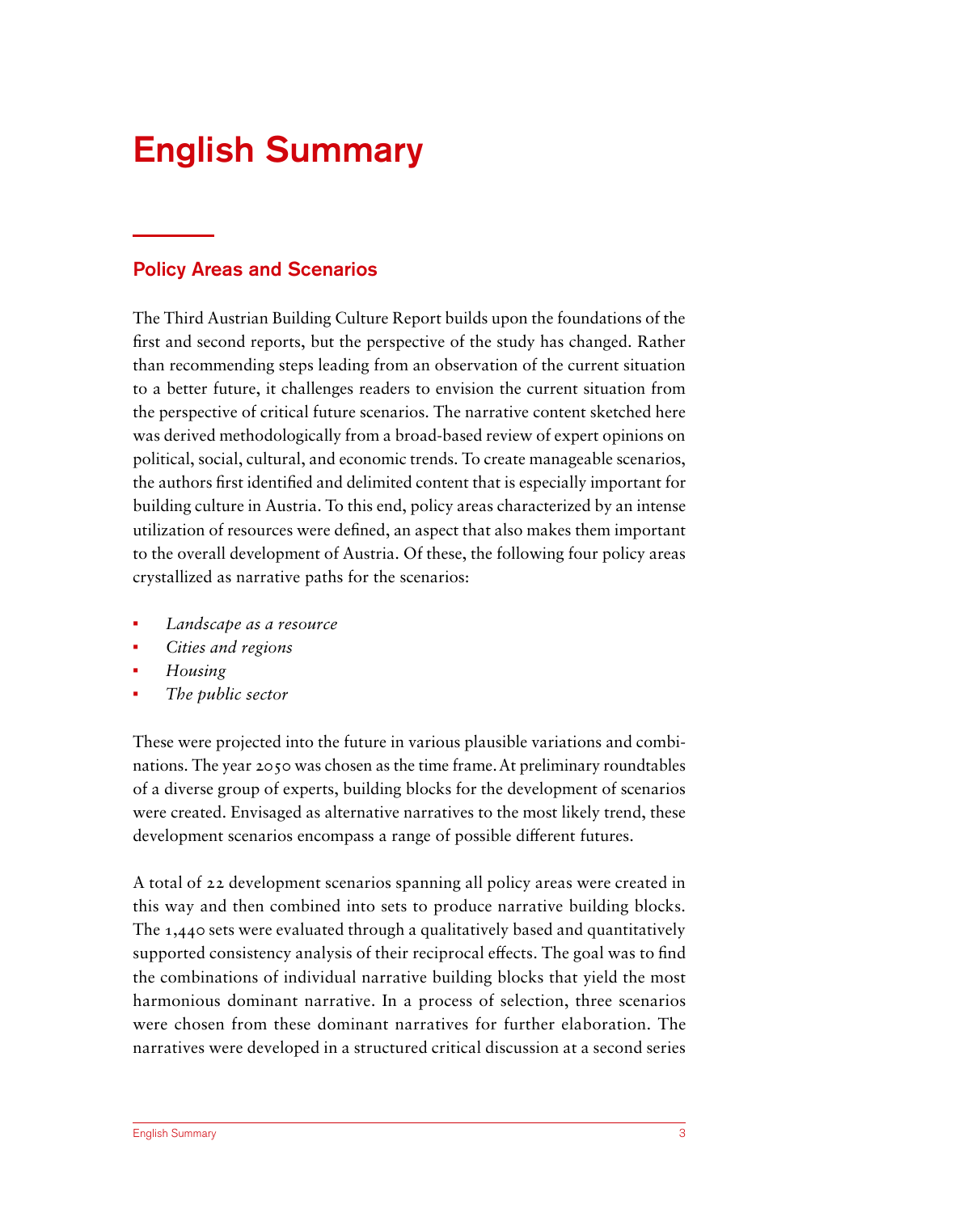of roundtables of experts. The scenarios could thus be sketched out *globally*, *integrally,* and *nationally*, and then concluded in a final round of consultation with experts.

# The *Global* Scenario



This scenario is premised on the dominant role of a liberalized and globalized economy. In Austria, the state has continued to perform its legislative and leadership functions within a very narrow framework. The social fabric is largely determined by market forces. It is assumed that imbalances in both income and wealth distribution have continued to grow. Due to the anticipated economic growth, assurance of certain social minimum standards by the state, and the availability of inexpensive energy, raw materials, food, and labor on the global market, larger segments of the population have been prevented from falling into poverty.

The landscape is seen primarily along high-usage traffic corridors and is characterized by the interchange of functionally separated suburban zones and areas used entirely for agricultural and industrial purposes. Landscapes are often represented digitally. The upper timberline has risen significantly. Even high alpine areas are now free of glaciers. The landscape has been shaped in parts by the demands of tourism. Targets for climate protection and biodiversity have been extensively weakened after international debate. Space is configured by the convergence of conurbations and large-scale areas used intensively for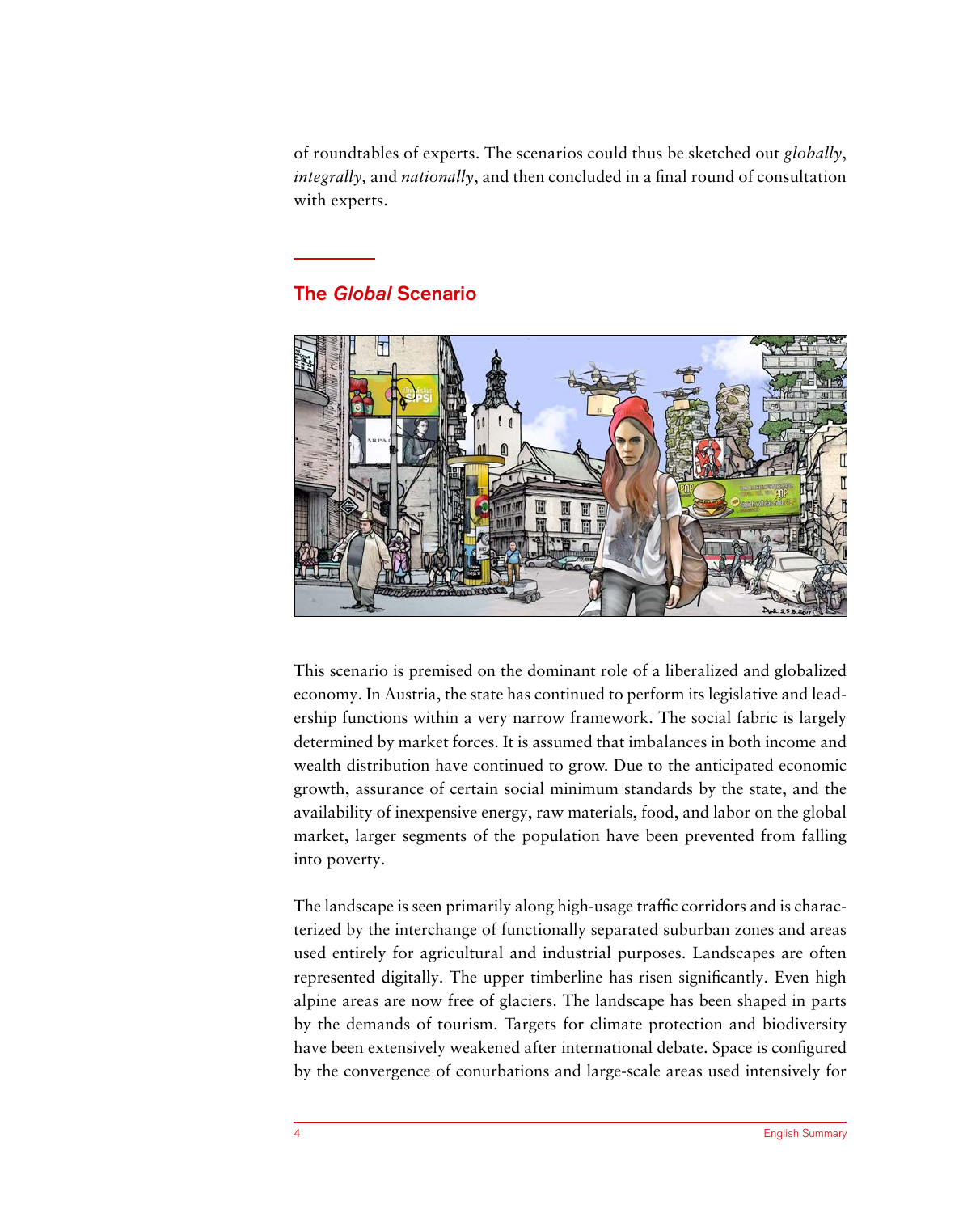agricultural management. Settlements in remote rural areas are abandoned. Land use and sealed surfaces are increasing. Food production, energy production, raw material extraction, settlement development, tourism, recreational use, transportation systems, and infrastructure all compete for space.

Housing production is subject to private business interests. Accordingly, the various housing opportunities are oriented to consumer sectors and dependent on location. High-density development has built up in central locations. Peripheral and rural areas are extensively developed. New construction has brought about great transformations. Existing buildings are preserved only in the luxury sector. Social groups are highly segregated. Only the high-end sectors offer customization, with standardized housing predominating the middle sectors. Social housing availability is marginal, prompting the growth of informal housing solutions.

To remain competitive in the European and international markets, the administration has been streamlined and is now concentrated mainly at the national level. Public authority has been limited to carrying out core tasks to maintain the state. Municipal control and authority have been largely transferred to private actors. This is also true for all spatial zoning and construction agendas. Building projects are carried out by a few international corporations acting as general and total contractors. The mid-market design scene has shrunk to a mere handful of offices specializing in the preservation of local built heritage. Internationally renowned architects are invited to compete for high-profile projects.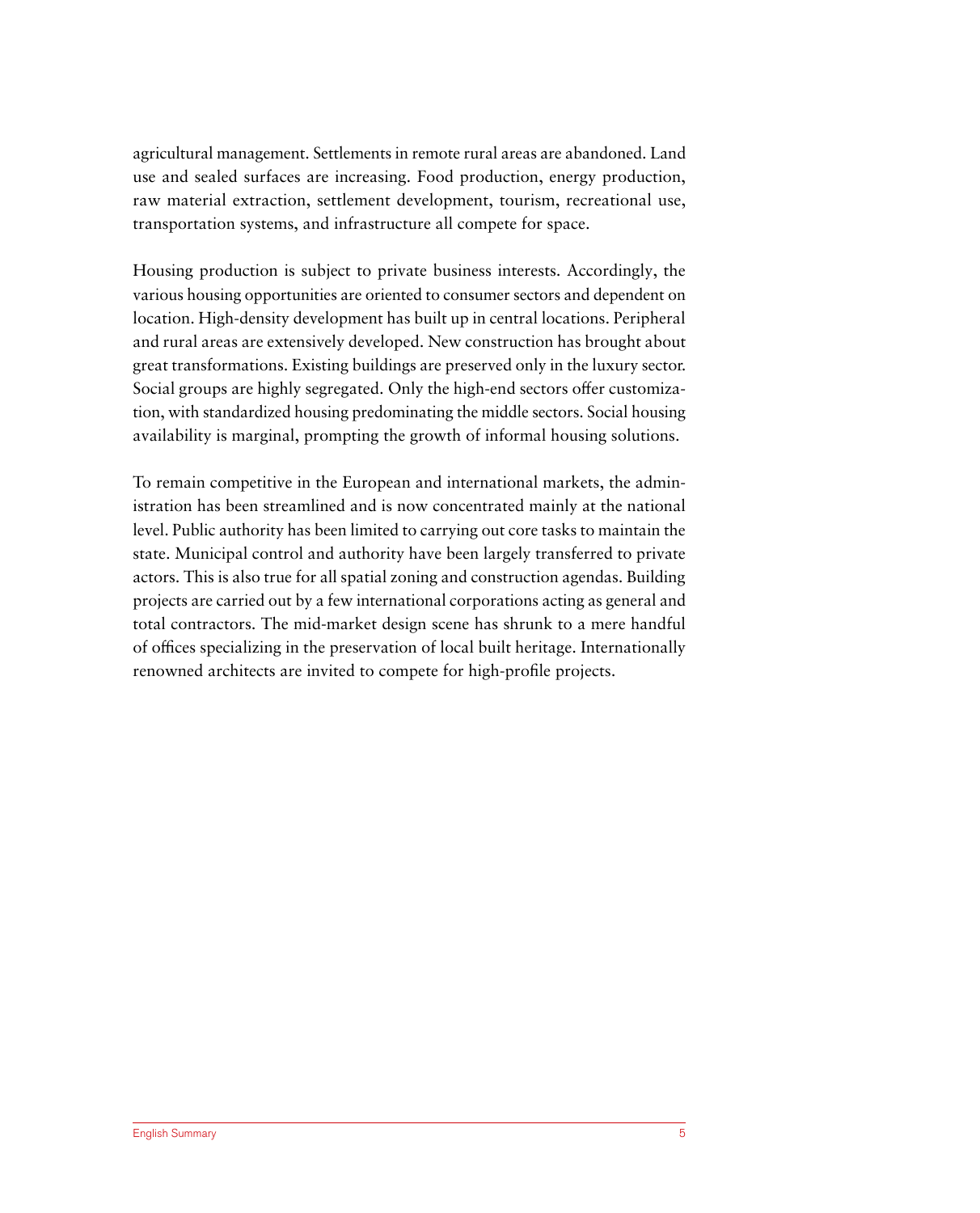# The *Integral* Scenario



This scenario assumes an increased demand for food, raw materials, and energy, which has progressively led to cost transparency on the global market. Against this backdrop, a general change in awareness towards more sustainability and an orientation in support of the common good is also underway in Europe. The European Union has responded by intensifying the integration and establishment of subsistent economic structures. In Austria, the state is increasingly focusing on new forms of cooperation with the private sector. In addition to large established economic units, small and medium-sized regional and grassroots structures are becoming stronger. The distribution of wealth and income tends to be more balanced, but growth is slow. Prosperity is no longer measured solely in monetary terms, but rather in terms of quality of life.

The landscape is characterized by the alternation of compact settlements and clearly defined urban agglomerations with land areas used for agriculture, forestry, and energy production. Small-scale farms with strongly traditional agricultural characteristics are contrasted with large-scale rationalized spaces on the landscape. Here, the timberline has also risen, and high-alpine glaciation is minimal. Nature preserves and protected landscapes have been expanded into networks. Climate protection and biodiversity conservation are highly valued social goals. The development of compact forms of human settlement with clearly defined perimeters characterizes the space. Different functions have been reintegrated into the settlement centers. Regions and regional partnerships have gained importance, while land consumption and soil sealing are stagnating.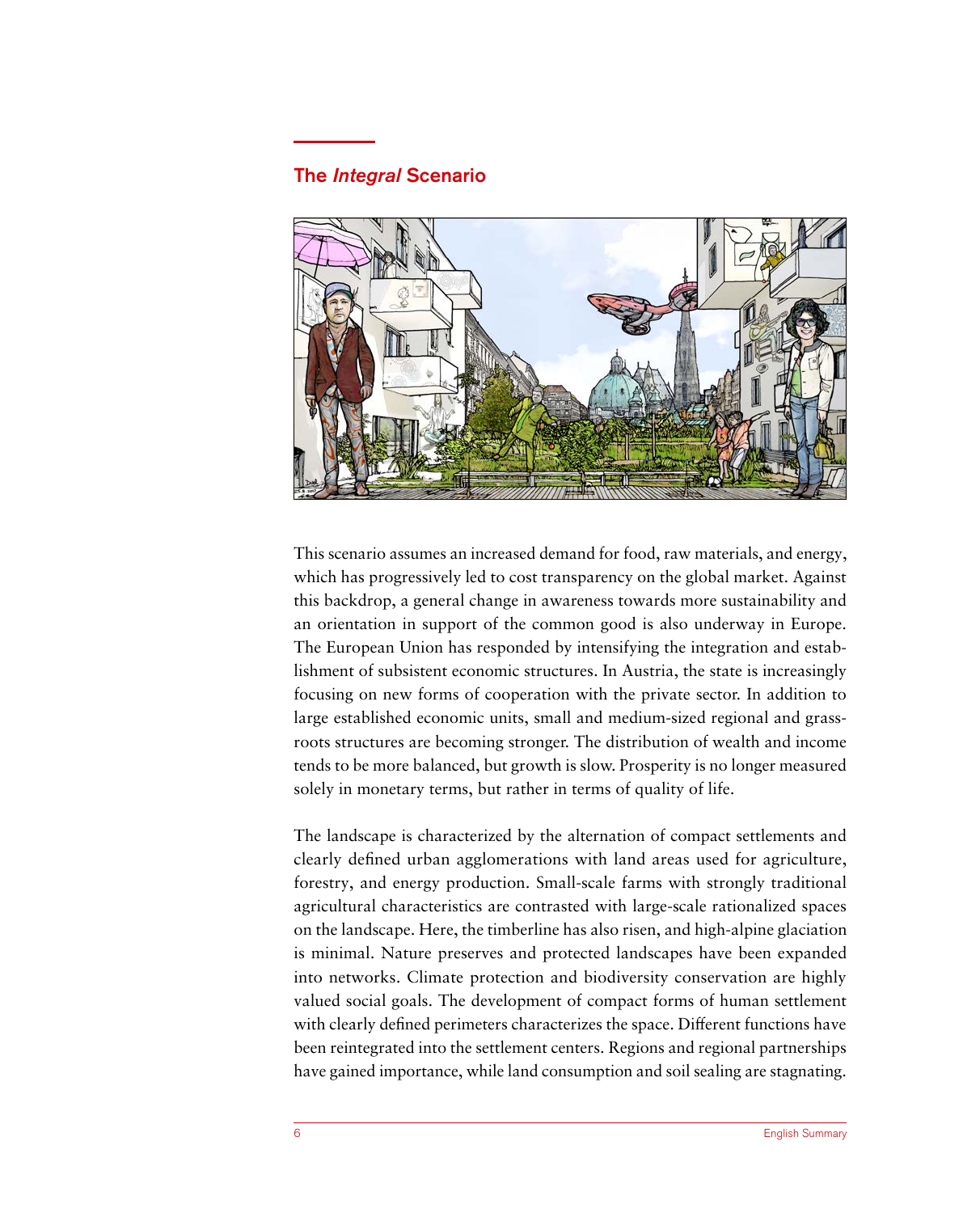Food production, energy production, and conservation and protection areas compete for the land.

To provide living space for the growing population while using land as efficiently as possible, redevelopment and infill projects have been carried out within the built fabric. These are supplemented with densely built new areas within the context of an ordered settlement process. Functional and social integration and a diversity of organizational forms are on the rise.

In the process of European integration, the regional administrative bodies that have formed beneath the federal level have quickly accumulated expertise and authority in construction, land use planning, and building culture. A new agency has been set up at the federal level that will take on tasks related to construction, planning, and building culture. The production of architecture is diverse and in the mid-market range, supplemented by professionals to support participatory processes. Design and construction contracts are mainly kept separate and awarded by means of quality-assured procedures. Cooperative and competent partnering between public authorities and the private sector benefits the quality and efficiency of the projects.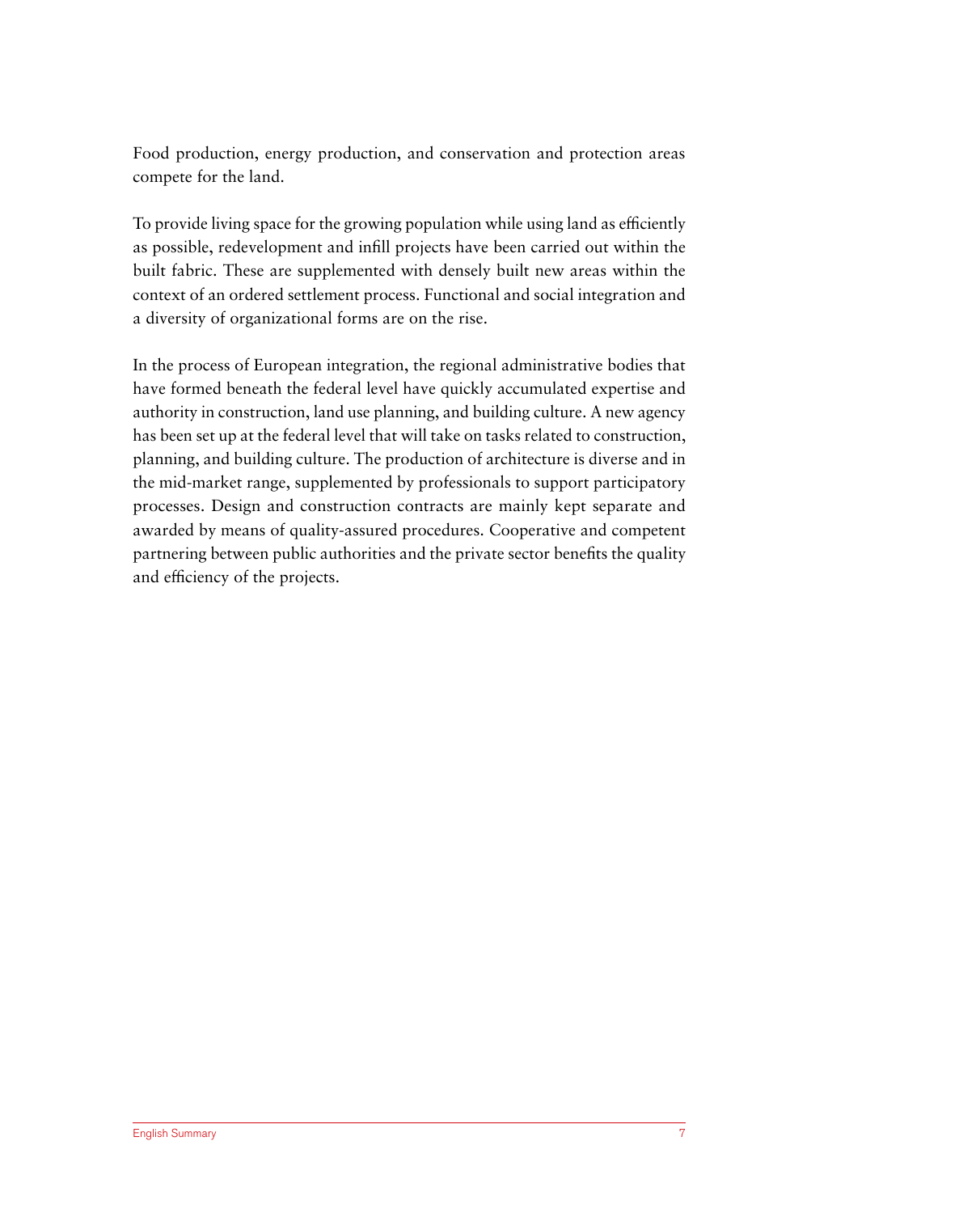# The *National* Scenario



In this scenario, a persistently unstable global political and economic situation is assumed. The European Union has split into several national alliances. Austria has left the EU in this scenario, and now increasingly focuses on national governance and control, as well as strict limits on migration of any kind. The population is decreasing slightly yet steadily. Some economic sectors are subsidized, especially agricultural production. A basic level of supply security is guaranteed by expedient bilateral economic agreements. The distribution of income and wealth remains uneven, but there are sectoral shifts, and certain population groups have become more at risk of falling into poverty. Consequently, society has increasingly been segregated by class divisions. Motorized personal transportation, suburbanization, sprawl, energy and raw materials production, and functional division characterize the landscape. Agricultural is primarily large-scale, with small-scale farming only carried out in areas that are otherwise difficult to cultivate. The timberline has risen significantly and high-alpine glaciation is minimal. Nature preserves and protected landscapes are only to fulfill the demands of tourism. Climate protection and diversity conservation measures are marginal. The declining population and an anti-urban attitude are affecting spatial development. Suburbanization and urban sprawl continue to grow outside of zones defined as high-priority for agriculture and tourism. Most city centers are shrinking, while land is increasingly used wastefully and sealed. Food production, energy production, raw material extraction, settlement development, tourism, transportation systems, and infrastructure compete for space.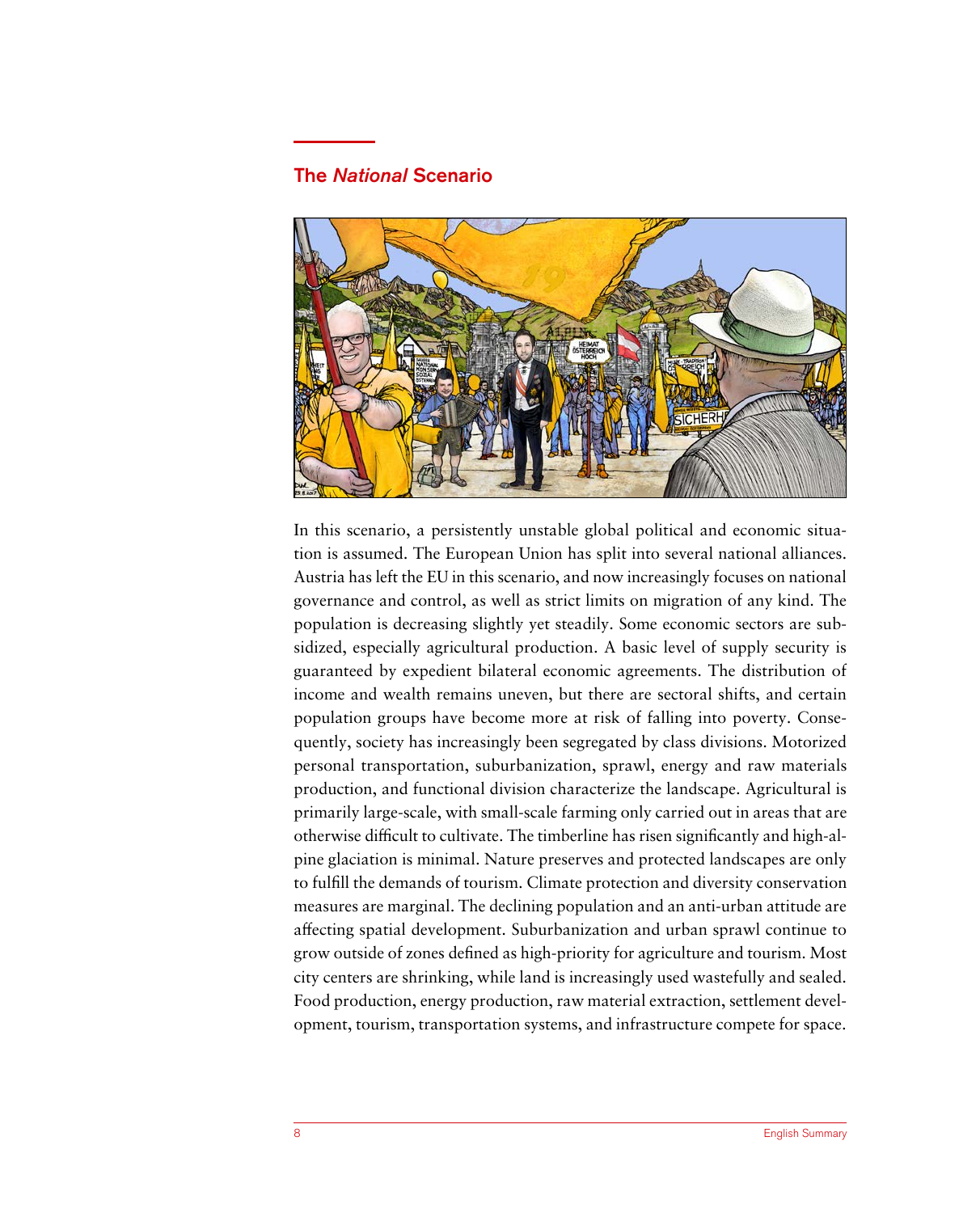The single-family home is strongly promoted as the ideal dwelling type. Thus, despite a decreasing population rate, subdivisions of single-family homes are still being built in rural areas and on the outskirts of cities. Segregation is particularly pronounced in the cities. People with a migration background live in old substandard buildings that, when in need of repair, are simply torn down and replaced with new large-scale developments. The native-born population has primary access to municipal and social housing, as well as to the higher-valued late 19th-century homes. The upper classes live in the villa districts.

Through the idealization of rural life and political efforts to preserve regional patterns and identities, federalism and subsidiarity are on the rise. Public control of planning and construction has been split across various administrative levels. The vast majority of construction projects, both public and private, are carried out by large firms acting as general contractors. The independent designer and planner scene has shrunk and is limited to a few niche markets. Small businesses, craftsmanship, and the national production of building materials are subsidized. Expertise in caring for built heritage is in demand.

### Opportunities, Risks, Goals, and Strategies

To render these scenarios useful for contemporary discourse beyond the induced associations, their statements were placed in an objective context. The *Criteria for the Success of Good Building Culture*, part of the Federal Guidelines for Building Culture, were used as a basis for this objective process. The three scenarios were subjected to a comparative risk-reward analysis. However, these objective steps did not directly relate the scenarios to actual policy measures. This final link was established by a detailed review of existing policy objectives as defined by Austrian governmental programs since the year 2000. When the risk-reward analysis and the compilation of policy objectives are compared, a few notable features arise:

In terms of opportunities, an important discussion about the conservation of semi-natural spaces and affordable dwellings is seen in the policy objectives. The main opportunities in the scenarios, such as the preservation and further development of the built fabric, are only mentioned in passing in government programs. No objectives for the allocation of public space could be identified, and no concise objectives could be found for opportunities for cost transparency in the transport and energy sector or participation and cooperation.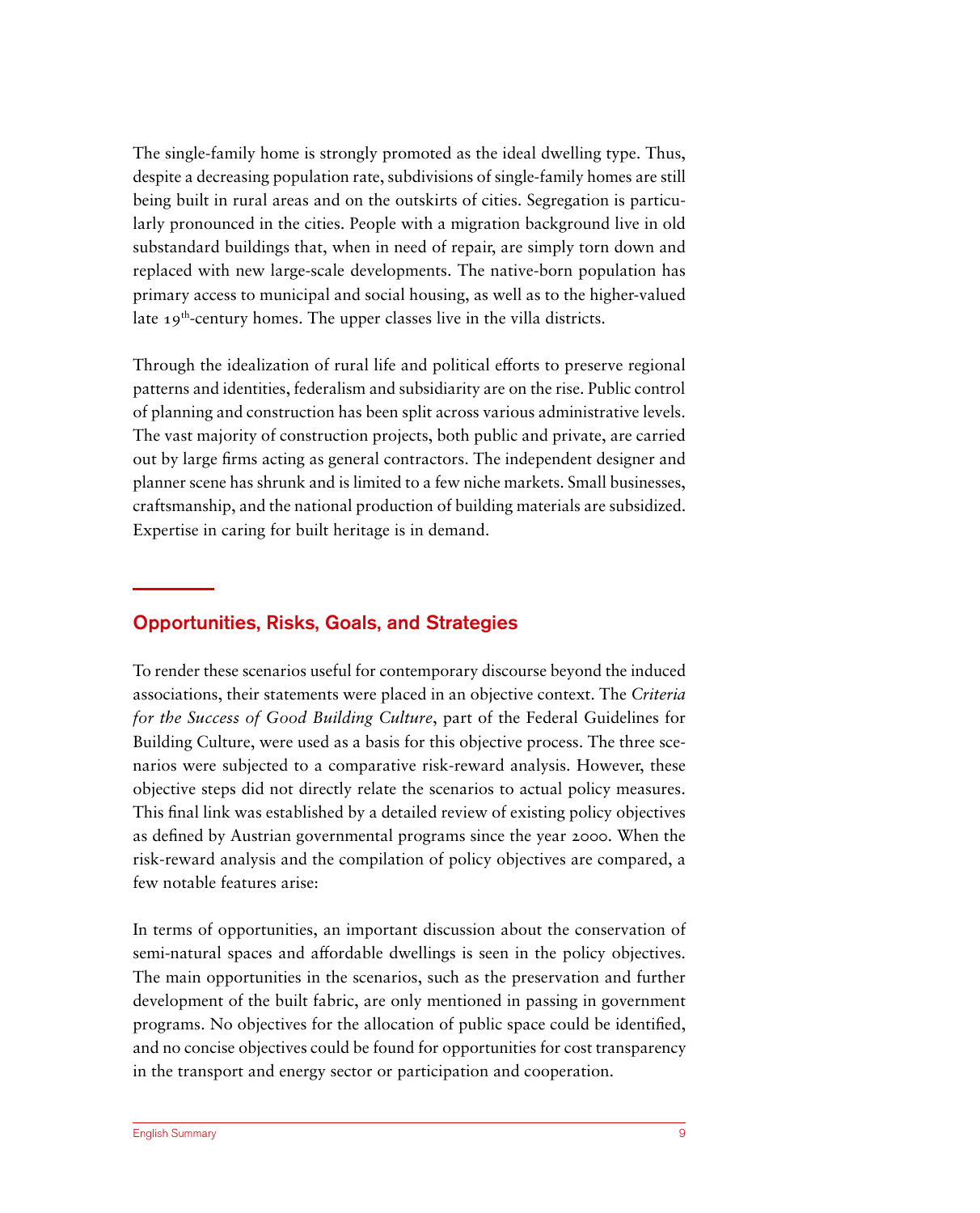Regarding the risks, competition for available space is particularly important. A fundamental awareness of this problem is expressed in a variety of concise formulations and evident in the policy objectives of newer government programs. At the same time, however, other objectives—such as the expansion of infrastructure, the increased use of renewable raw materials, and the production of renewable energy—indicate a persistently high degree of land consumption. The difficulty of implementing even precise policy goals against a backdrop of diverse and opposing interests becomes clear here, which signifies a steadily growing escalation of existing risks. There are also important political discussions about remote regions at risk of extinction, traffic volumes on the rise, and public authorities losing their ability to act. It was possible to find precise policy objectives addressing the risks of insufficiently integrated city and settlement planning, the effects of climate change, and standardized architectural design. The containment of urban sprawl is an explicit target in the most recent government program. Risks arising from segregation, the mobilization of vacancy, and the use of fallow land are not addressed.

**Five strategic guiding principles were derived from the overview of these comparative analyses. They attempt to establish substantive interconnections and link the future to the present in order to serve as a guide to successful building culture policy in Austria and to help implement existing policy objectives.** 

#### **1. Raise awareness of building culture and promote structures therefore!**

Design quality results from building culture as a system of modes of action and patterns of thought. Only when the general public and the involved decision-makers both share a concept of the possibilities and problems, limits and potentials, influences and effects of building culture and their connections to other social, political, and cultural issues, can building culture advance in a positive direction. As an interdisciplinary matter, building culture is scattered throughout different departments and levels of local authority. To consolidate, stabilize, and anchor an awareness of building culture in Austria, it is vital to establish an independent agency to coordinate building culture with these central areas of activity: consulting, education, and support.

#### **2. Strengthen the common good!**

Building culture's focus on common good makes a balance possible between individual and collective interests that serve the community. In the words of the German Constitution: "With ownership comes responsibility. At the same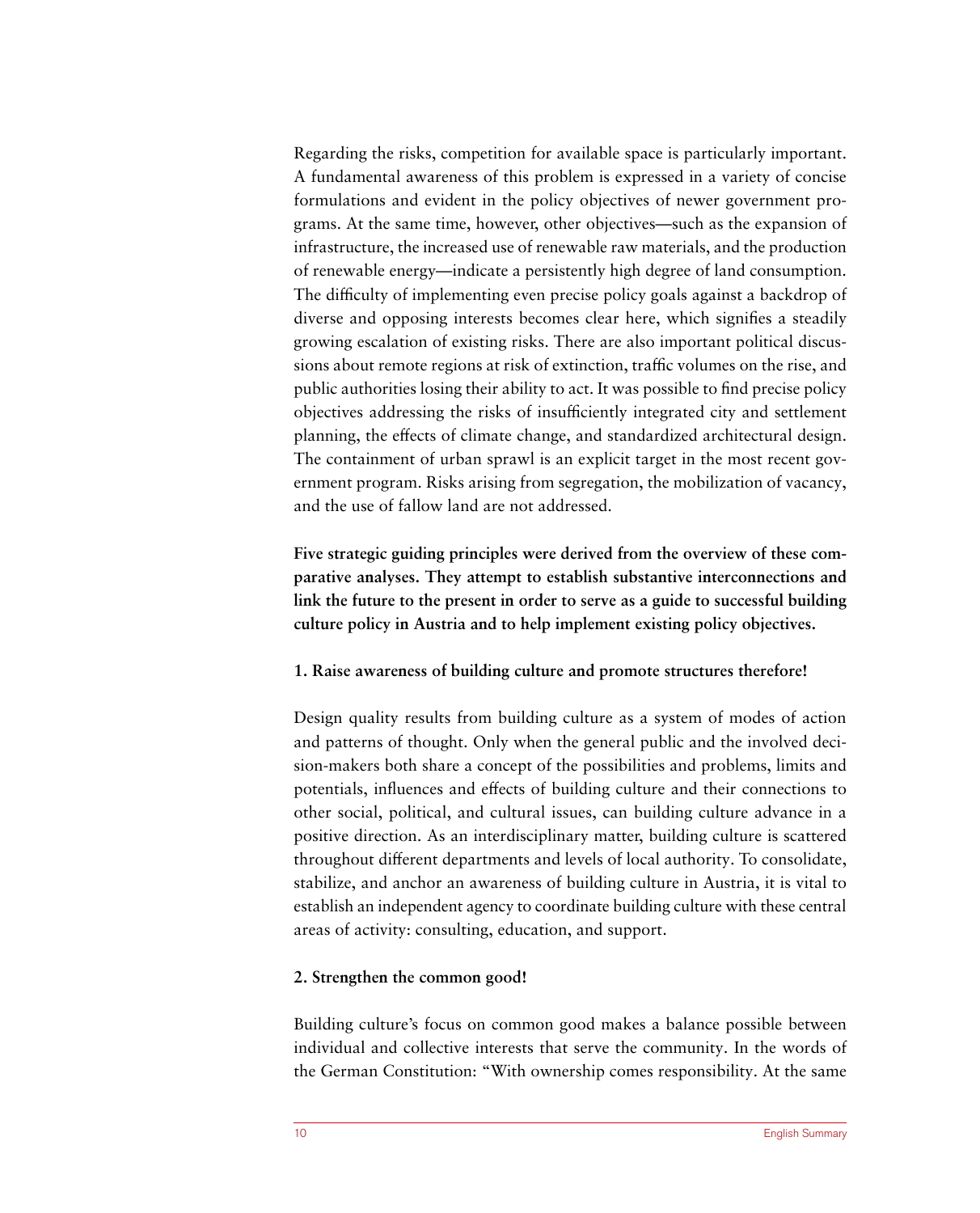time, its use should serve the public good." In relation to building culture, this concept becomes more concrete when looking at access to affordable housing, the safeguarding of resources such as land, the availability of public space, and the protection of built heritage, the townscape, and the landscape—and also of comprehensive, democratic participation. In particular, the formulation and handling of building culture regulations, and most notably, the planning regulations and building code, are always subject to the public interest.

#### **3. Plan holistically, innovatively, and to last!**

A key part of building culture is the culture of planning: this directly affects the material results of building culture, i. e., built architecture and open space design, as well as subsequent processes of usage, operation, modifications, and renewal. It is therefore meaningful and necessary to further develop the future viability of these things in and through the culture of design, for example, through coordination and agreement, participation and cooperation, competence and innovation, awareness of problems and networking, and more.

#### **4. Use land and other resources judiciously!**

Good building culture exercises care and restraint with the landscape and the soil, existing buildings, energy, and raw materials. The conservation of resources through building culture takes on greater priority primarily by strengthening public interest in the practice of planning. The existing—very wide-ranging instruments of inner urban development and vacancy management, buildable land mobilization, active land policy, and cost transparency in transportation, etc. must be employed consistently. Land use planning serves the spatial common good accordingly.

#### **5. Link public funding to quality criteria!**

In tandem with the sought-after overall competence in federal planning policy, targeted financial policy measures must be introduced in order to timely tackle urgent problems effectively—for instance, in the development of settlements and transportation systems. Taxes affecting spatial development, duties, transfer payments, and subsidies should be restructured so as to promote the goals of national policies on building culture, sustainability, and climate protection. Above all, within the framework of "spatially blind financial compensation", it is important to link federal contributions to the provinces and municipalities to the fulfillment of quantifiable and thus reviewable quality criteria.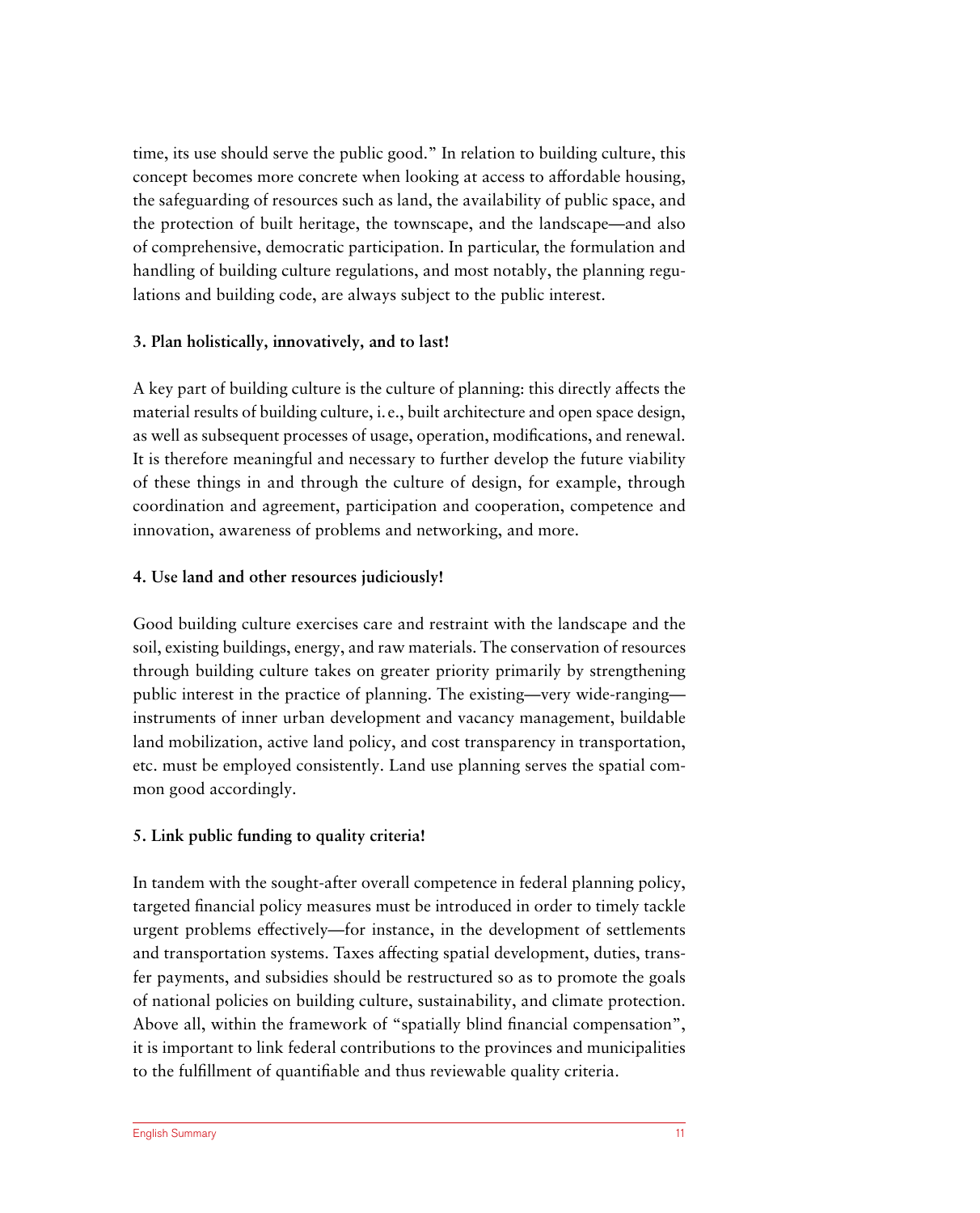#### Imprint

*Proprietor, publisher, and editor:*  Federal Chancellery of Austria 1010 Vienna, Austria www.baukultur.gv.at This Building Culture Report was commissioned by the Austrian Federal Government, represented by the Federal Chancellery, based upon two resolutions by the Austrian Parliament (91/E, XXII GP, 2005; 42/E, XXII GP, 2007).

#### *Report compiled by:*

Plattform Baukulturpolitik www.baukulturpolitik.at Plattform Baukulturpolitik assumes full responsibility for the contents of this report. *Concept, writing, and editing:*  Klaus-Jürgen Bauer, Markus Bogensberger, Barbara Feller, Renate Hammer (Project Director), Gabu Heindl, Patrick Jaritz, Christian Kühn, Bernhard Rihl, Hannes Schaffer, Reinhard Seiß, Robert Temel, Sibylla Zech

*Cover and scenario illustration:*  Andrea Maria Dusl, www.comandantina.com *English translation of summary:* Ada St. Laurent

*Layout and design:* BKA Design & Grafik *Printing:* gugler GmbH

*Circulation:* 500 brochures Vienna, 2017